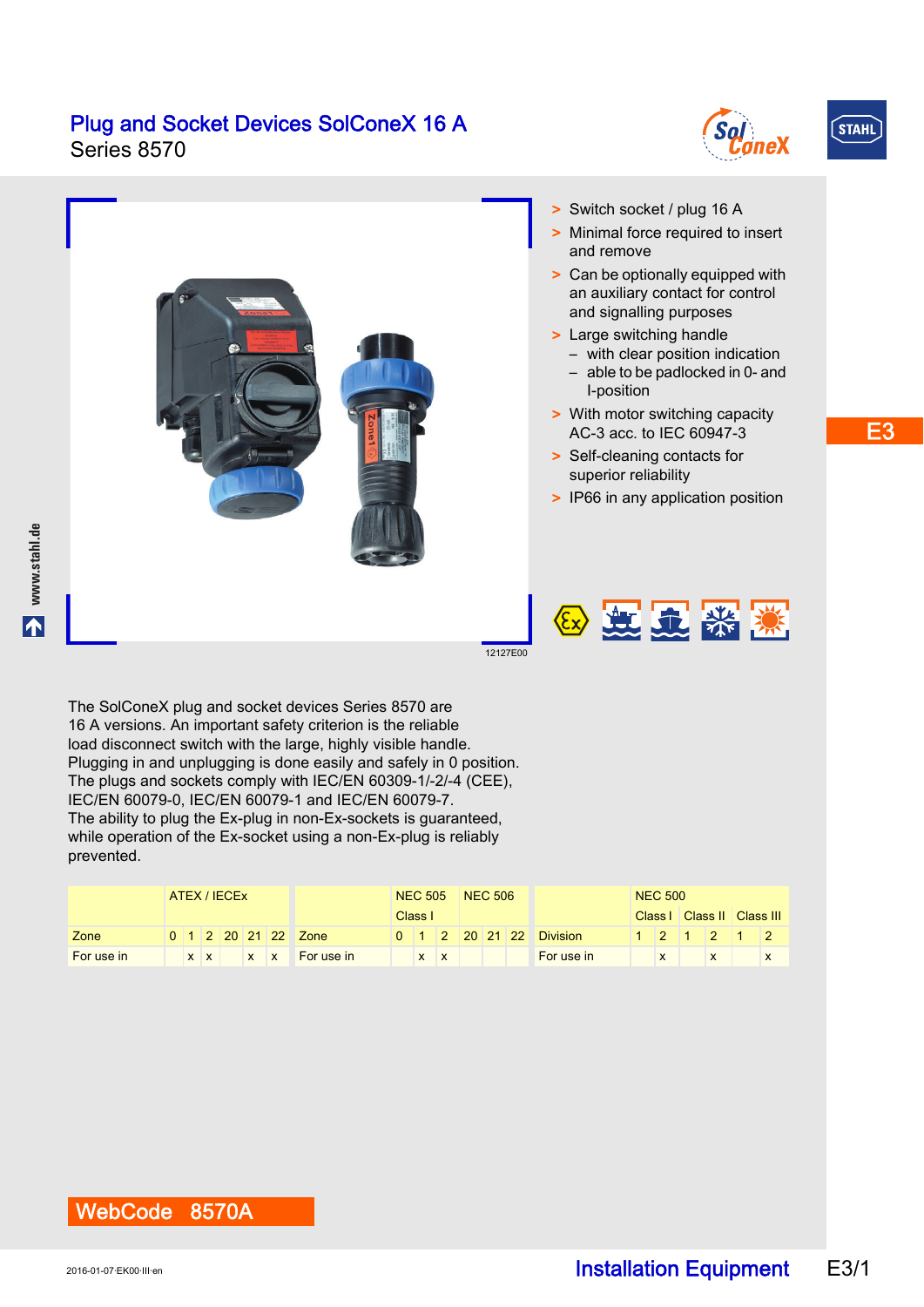# Plug and Socket Devices SolConeX 16 A



Series 8570

| <b>Selection Table</b><br>Version |          | No. of poles                          | Voltage<br>[V]                                                                                                                                                   | Colour<br>code  | Frequency<br>Hz             | h              | Metal<br>adapter | Order number               | Weight<br>kg   |
|-----------------------------------|----------|---------------------------------------|------------------------------------------------------------------------------------------------------------------------------------------------------------------|-----------------|-----------------------------|----------------|------------------|----------------------------|----------------|
|                                   |          |                                       |                                                                                                                                                                  |                 |                             |                |                  |                            |                |
| SolConeX 16 A<br>switch socket    |          |                                       | >50                                                                                                                                                              | green           | $>300-500'$                 | 2              | $- -$            | 8570/11-302                | 1.120          |
|                                   |          |                                       | 50110                                                                                                                                                            | light grey      | DC                          | 3              | $- -$            | 8570/11-303                | 1.120          |
|                                   |          |                                       | 100  130                                                                                                                                                         | yellow          | 50 and 60                   | $\overline{4}$ | $- -$            | 8570/11-304                | 1.120          |
|                                   |          | 16992E00<br>$3 P (2 P + \frac{1}{2})$ | 200  250                                                                                                                                                         | blue            | 50 and 60                   | 6              | $- -$            | 8570/11-306                | 1.120          |
|                                   |          |                                       | 277                                                                                                                                                              | light grey      | 60                          | 5              | $-$              | 8570/11-305                | 1.120          |
|                                   |          |                                       | 380  415                                                                                                                                                         | red             | 50 and 60                   | 9              | $- -$            | 8570/11-309                | 1.120          |
|                                   |          |                                       | 480  500                                                                                                                                                         | black           | 50 and 60                   | $\overline{7}$ | $- -$            | 8570/11-307                | 1.120          |
|                                   |          |                                       | >50<br>>50                                                                                                                                                       | green           | $>300-500'$<br>$100 - 300'$ | 2              | $ -$<br>$- -$    | 8570/11-402                | 1.350<br>1.350 |
|                                   | 10327E00 |                                       | 100  130                                                                                                                                                         | green<br>yellow | 50 and 60                   | 10<br>4        | $- -$            | 8570/11-410<br>8570/11-404 | 1.350          |
|                                   |          |                                       | 200  250                                                                                                                                                         | blue            | 50 and 60                   | 9              | $- -$            | 8570/11-409                | 1.350          |
|                                   |          | 06556F00                              | 380  415                                                                                                                                                         | red             | 50 and 60                   | 6              | $- -$            | 8570/11-406                | 1.350          |
|                                   |          | $4 P (3 P + \frac{1}{2})$             | 380380                                                                                                                                                           | red             | 50                          | 3              | $-$              | 8570/11-403                | 1.350          |
|                                   |          |                                       | 440  460                                                                                                                                                         | red             | 60                          | 11             | $- -$            | 8570/11-411                | 1.350          |
|                                   |          |                                       | 480  500                                                                                                                                                         | black           | 50 and 60                   | $\overline{7}$ | $- -$            | 8570/11-407                | 1.350          |
|                                   |          |                                       | 600  690                                                                                                                                                         | black           | 50 and 60                   | 5              | $- -$            | 8570/11-405                | 1.350          |
|                                   |          |                                       | 57 / 100  75 / 130                                                                                                                                               | yellow          | 50 and 60                   | 4              | $- -$            | 8570/11-504                | 1.450          |
|                                   |          |                                       | 120 / 208  144 / 250                                                                                                                                             | blue            | 50 and 60                   | 9              | $ -$             | 8570/11-509                | 1.450          |
|                                   |          |                                       | 200 / 346  240 / 415                                                                                                                                             | red             | 50 and 60                   | 6              | $- -$            | 8570/11-506                | 1.450          |
|                                   |          |                                       | 220 / 380                                                                                                                                                        | red             | 50                          | 3              | $-$              | 8570/11-503                | 1.450          |
|                                   |          | 06555E00                              | 250 / 440  265 / 460                                                                                                                                             | red             | 60                          | 11             | $-$              | 8570/11-511                | 1.450          |
|                                   |          | 5P<br>$(3 P + N + \frac{1}{2})$       | 277 / 480  288 / 500                                                                                                                                             | black           | 50 and 60                   | 7              | $-$              | 8570/11-507                | 1.450          |
|                                   |          |                                       | 347 / 600  400 / 690                                                                                                                                             | black           | 50 and 60                   | 5              | $- -$            | 8570/11-505                | 1.450          |
|                                   |          |                                       | Variants with metal earth plate for two metal cable entries and stopping plugs                                                                                   |                 |                             |                |                  |                            |                |
|                                   |          |                                       | 100  130                                                                                                                                                         | yellow          | 50 and 60                   | 4              | M20 x 1.5        | 8570/11-304-S019           | 1.120          |
|                                   |          |                                       | 100  130                                                                                                                                                         | yellow          | 50 and 60                   | 4              | M25 x 1.5        | 8570/11-304-S011           | 1.120          |
|                                   |          |                                       | 200  250                                                                                                                                                         | blue            | 50 and 60                   | 6              | M20 x 1.5        | 8570/11-306-S019           | 1.120          |
|                                   |          | 16992E00<br>$3 P (2 P + \frac{1}{2})$ | 200  250                                                                                                                                                         | blue            | 50 and 60                   | 6              | M25 x 1.5        | 8570/11-306-S011           | 1.120          |
|                                   |          |                                       | 200  250                                                                                                                                                         | blue            | 50 and 60                   | 9              | M20 x 1.5        | 8570/11-409-S020           | 1.350          |
|                                   |          |                                       | 380  415                                                                                                                                                         | red             | 50 and 60                   | 6              | M20 x 1.5        | 8570/11-406-S020           | 1.120          |
|                                   |          |                                       | 380  415                                                                                                                                                         | red             | 50 and 60                   | 6              | M25 x 1.5        | 8570/11-406-S012           | 1.120          |
|                                   |          |                                       | 480  500                                                                                                                                                         | black           | 50 and 60                   | 7              | M20 x 1.5        | 8570/11-407-S020           | 1.350          |
|                                   |          | 06556E00<br>$4 P (3 P + \frac{1}{2})$ | 600  690                                                                                                                                                         | black           | 50 and 60                   | 5              | M20 x 1.5        | 8570/11-405-S020           | 1.350          |
|                                   |          | 06555E00                              | 200 / 346  240 / 415                                                                                                                                             | red             | 50 and 60                   | 6              | M20 x 1.5        | 8570/11-506-S020           | 1.120          |
|                                   |          | 5P<br>$(3 P + N + \frac{1}{2})$       | Variants with auxiliary contact (NO) and cable entry with stopping plug                                                                                          |                 |                             |                |                  |                            |                |
|                                   |          |                                       | 200  250                                                                                                                                                         | blue            | 50 and 60                   | 6              | $- -$            | 8570/11-306-S001           | 1.120          |
|                                   |          | 16992E00<br>$3 P (2 P + \frac{1}{2})$ |                                                                                                                                                                  |                 |                             |                |                  |                            |                |
|                                   |          |                                       | 380  415                                                                                                                                                         | red             | 50 and 60                   | 6              | $- -$            | 8570/11-406-S001           | 1.350          |
|                                   |          |                                       | 480  500                                                                                                                                                         | black           | 50 and 60                   | 7              | $- -$            | 8570/11-407-S001           | 1.350          |
|                                   |          | 06556E00                              | 600  690                                                                                                                                                         | black           | 50 and 60                   | 5              | $- -$            | 8570/11-405-S001           | 1.350          |
|                                   |          | $4 P (3 P + \frac{1}{2})$             |                                                                                                                                                                  |                 |                             |                |                  |                            |                |
|                                   |          | ø⊤⊗<br>06555E00<br>5 P                | 200 / 346  240 / 415                                                                                                                                             | red             | 50 and 60                   | 6              |                  | 8570/11-506-S001           | 1.600          |
|                                   |          | $(3 P + N + \frac{1}{2})$             | * All number of poles: All nominal operating voltages and/or frequencies not covered by other arrangements have the<br>position of the earth contact sleeve 1 h. |                 |                             |                |                  |                            |                |

E3/2 Installation Equipment 2016-01-07-EK00-III-en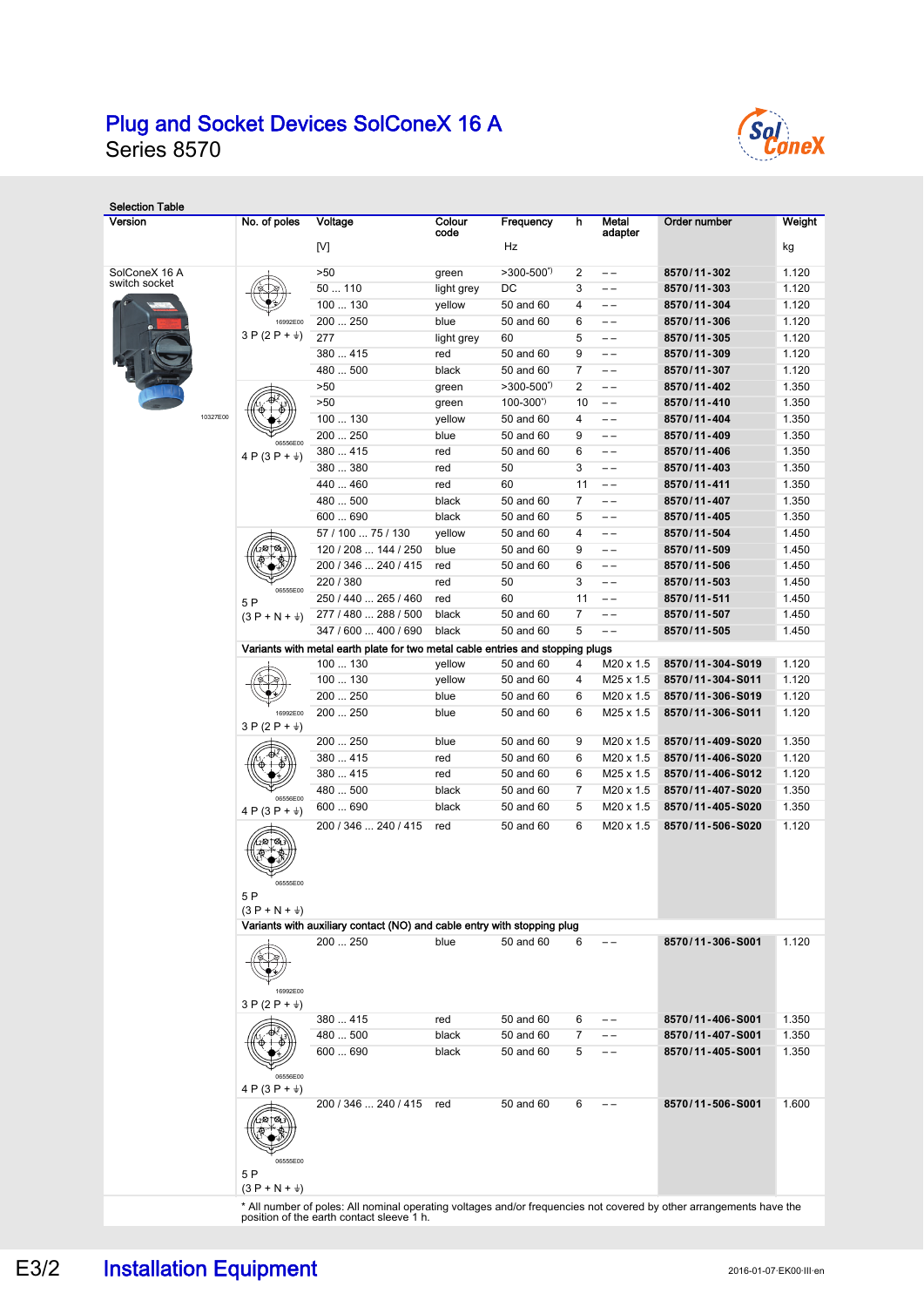#### Plug and Socket Devices SolConeX 16 A Series 8570





Selection Table Version No. of poles Voltage Colour Metal<br>adapter Order number Weight Frequency h code  $[V]$  is a contract of the contract of the contract of the contract of the contract of the contract of the contract of the contract of the contract of the contract of the contract of the contract of the contract of the con SolConeX 16 A plug >50 green >300-500\*) 2 – – **8570/12-302** 0.310 50 ... 110 light grey DC 3 – – **8570/12-303** 0.310 68 100 ... 130 yellow 50 and 60 4 – – **8570/12-304** 0.420 380 ... 415 red 50 and 60 9 – – **8570/12-309** 0.310 09195E00 200 ... 250 blue 50 and 60 6 – – **8570/12-306** 0.420  $3 P (2 P + \frac{1}{2})$ 277 light grey 60 5 – – **8570/12-305** 0.310 480 ... 500 black 50 and 60 7 – – **8570/12-307** 0.310 >50 green 100-300\*) 10 – – **8570/12-410** 0.380 >50 green 300-500 2 – – **8570/12-402** 0.380 10329E00 100 ... 130 yellow 50 and 60 4 – – **8570/12-404** 0.380 200 ... 250 blue 50 and 60 9 – – **8570/12-409** 0.380 09191E00 380 ... 380 red 50 3 – – **8570/12-403** 0.380 4 P (3 P +  $\frac{1}{2}$ ) 380 ... 415 red 50 and 60 6 – – **8570/12-406** 0.380 440 ... 460 red 60 11 – – **8570/12-411** 0.380 480 ... 500 black 50 and 60 7 – – **8570/12-407** 0.380 600 ... 690 black 50 and 60 5 – – **8570/12-405** 0.380 220 / 380 red 50 3 – – **8570/12-503** 0.450 120 / 208 ... 144 / 250 blue 50 and 60 9 – – **8570/12-509** 0.430 200 / 346 ... 240 / 415 red 50 and 60 6 – – **8570/12-506** 0.430 57 / 100 ... 75 / 130 yellow 50 and 60 4 – – **8570/12-504** 0.450 09196E00 250 / 440 ... 265 / 460 red 60 11 – – **8570/12-511** 0.430 5 P 277 / 480 ... 288 / 500 black 50 and 60 7 – – **8570/12-507** 0.430  $(3 P + N + \frac{1}{3})$ 347 / 600 ... 400 / 690 black 50 and 60 5 – – **8570/12-505** 0.430 \* All number of poles: All nominal operating voltages and/or frequencies not covered by other arrangements have the position of the earth contact sleeve 1 h. Explosion Protection Global (IECEx) Gas and dust **IECEX PTB 05.0023** Ex d e IIC T6 Gb (Ta = -30 ... +55 °C) with intriniscally safe auxiliary contacts: Ex d e [ia Ga] IIC T6 Gb (Ta = -30 ... +55 °C) Ex tD A21 IP66 T80°C Db (Ta = -30 ... +55 °C) Europe (ATEX) Gas and dust PTB 03 ATEX 1227 t͡g› Ⅱ 2 G Ex d e IIC T6 Gb (Ta = -30 ... +55 °C)<br>with intrinsically safe auxiliary contacts:<br>င͡g› Ⅱ 2 G Ex d e [ia Ga] ⅡC T6 Gb (Ta = -30 ... +55 °C)  $\textcircled{ }$  II 2 D Ex tD A21 IP66 T80°C Db (Ta = -30 ... +55 °C) Certifications and certificates Certificates IECEx, ATEX, Brazil (INMETRO), China (China-Ex), India (PESO), Canada (CSA), Kazakhstan (TR), Korea (KCs), Russia (TR), Serbia (SRPS), Taiwan (ITRI), Ukraine (TR), USA (FM), Belarus (TR) Ship approval GL, RS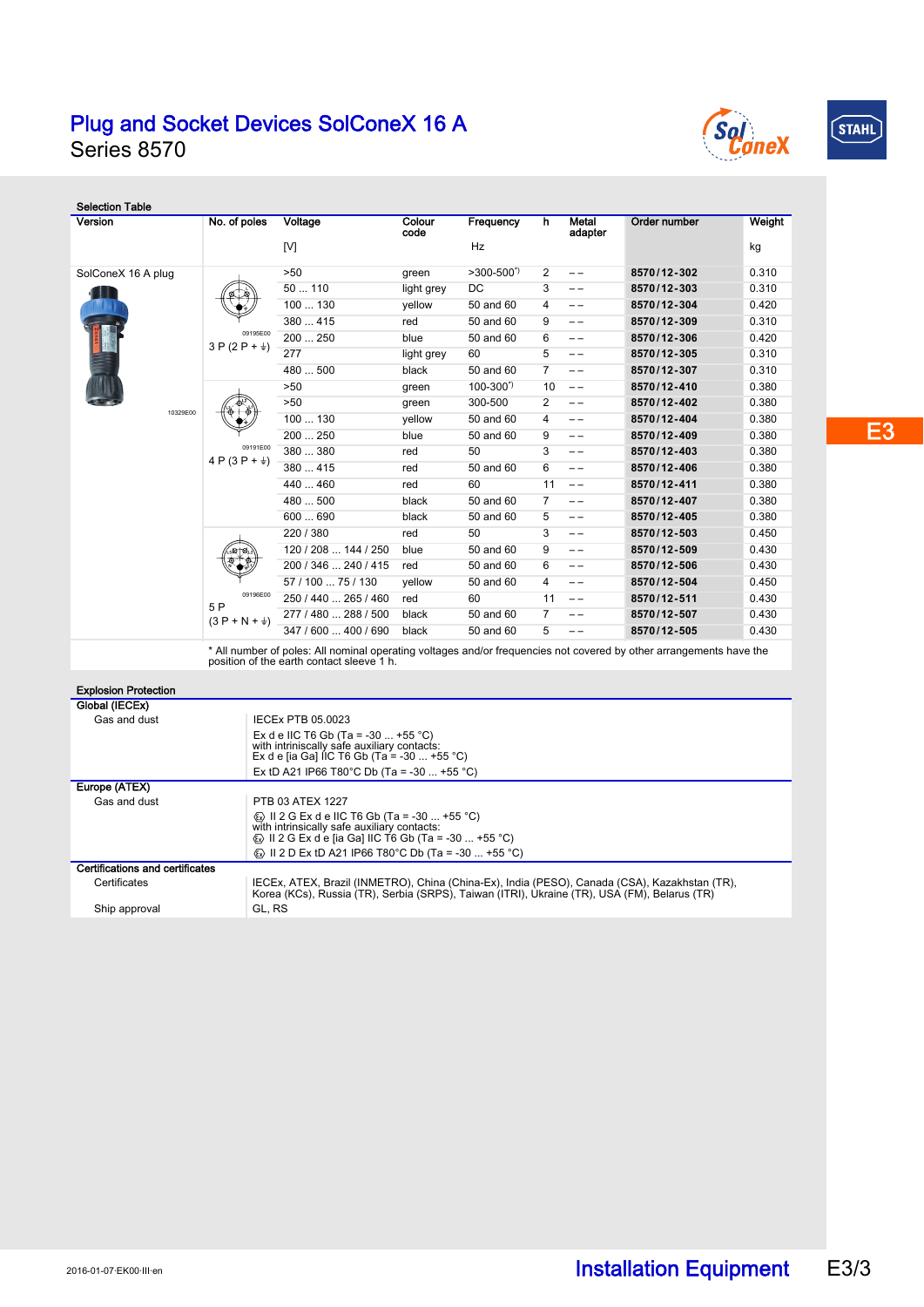# Plug and Socket Devices SolConeX 16 A

Series 8570



| <b>Technical Data</b>                     |                                                                                              |  |  |  |  |  |  |  |  |
|-------------------------------------------|----------------------------------------------------------------------------------------------|--|--|--|--|--|--|--|--|
| <b>Electrical data</b>                    |                                                                                              |  |  |  |  |  |  |  |  |
| Version                                   | Socket 8570/11, Plug 8570/12                                                                 |  |  |  |  |  |  |  |  |
| Rated operational voltage                 |                                                                                              |  |  |  |  |  |  |  |  |
| Main contacts                             | max, 690 V AC / max, 110 V DC                                                                |  |  |  |  |  |  |  |  |
| Auxiliary contacts                        | max, 500 V AC / max, 110 V DC                                                                |  |  |  |  |  |  |  |  |
| Rated operational current                 |                                                                                              |  |  |  |  |  |  |  |  |
| Main contacts                             | 16 A                                                                                         |  |  |  |  |  |  |  |  |
| Auxiliary contacts                        | max. 6 A                                                                                     |  |  |  |  |  |  |  |  |
| Switching capacity                        | Main contacts:                                                                               |  |  |  |  |  |  |  |  |
|                                           | $AC-3$ :<br>690 V, 16 A                                                                      |  |  |  |  |  |  |  |  |
|                                           | 4 kW<br>220 V / 230 V / 240 V                                                                |  |  |  |  |  |  |  |  |
|                                           | 7.5 kW<br>380 V / 400 V / 415 V / 500 V                                                      |  |  |  |  |  |  |  |  |
|                                           | 11 kW<br>600 V / 690 V                                                                       |  |  |  |  |  |  |  |  |
|                                           | $DC-1$ :<br>110 V, 16 A                                                                      |  |  |  |  |  |  |  |  |
|                                           | Auxiliary contacts:                                                                          |  |  |  |  |  |  |  |  |
|                                           | $AC-15$ :<br>500 V, max. 1250 VA                                                             |  |  |  |  |  |  |  |  |
|                                           | AC-15:<br>230 V, max. 1380 VA<br>$AC-12$ :                                                   |  |  |  |  |  |  |  |  |
|                                           | 500 V, max. 3000 VA<br>$DC-13$ :<br>110 V, 110 W                                             |  |  |  |  |  |  |  |  |
|                                           |                                                                                              |  |  |  |  |  |  |  |  |
| Short-circuit protection                  | max. 16 A gG                                                                                 |  |  |  |  |  |  |  |  |
| Interlocked switch                        | max. 4 pole switch                                                                           |  |  |  |  |  |  |  |  |
|                                           | 2 optional auxiliary contacts (ON - delayed, OFF - advanced)                                 |  |  |  |  |  |  |  |  |
| <b>Ambient conditions</b>                 |                                                                                              |  |  |  |  |  |  |  |  |
| Version                                   | Socket 8570/11, Plug 8570/12                                                                 |  |  |  |  |  |  |  |  |
| Ambient temperature<br>Mechanical data    | see explosion protection data -50 C° on request (internal lubrication using silicone grease) |  |  |  |  |  |  |  |  |
| Version                                   | Socket 8570/11                                                                               |  |  |  |  |  |  |  |  |
|                                           |                                                                                              |  |  |  |  |  |  |  |  |
| Degree of protection                      | IP66 acc. to IEC/EN 60529                                                                    |  |  |  |  |  |  |  |  |
| Enclosure material                        | Polyamide, glass fibre reinforced, fire and saltwater resistant                              |  |  |  |  |  |  |  |  |
| Switching handle                          | can be locked in 0 and I positions                                                           |  |  |  |  |  |  |  |  |
| Version                                   | Plug 8570/12<br>IP66 acc. to IEC/EN 60529                                                    |  |  |  |  |  |  |  |  |
| Degree of protection                      |                                                                                              |  |  |  |  |  |  |  |  |
| <b>Mounting / Installation</b><br>Version |                                                                                              |  |  |  |  |  |  |  |  |
| Connection terminal                       | Socket 8570/11<br>2 x 1.5  6 mm <sup>2</sup> solid                                           |  |  |  |  |  |  |  |  |
|                                           | $2 \times 1.5$ 4 mm <sup>2</sup> finely-stranded                                             |  |  |  |  |  |  |  |  |
| Cable entries                             |                                                                                              |  |  |  |  |  |  |  |  |
| Cable gland                               | $1 \times M25 \times 1.5$                                                                    |  |  |  |  |  |  |  |  |
|                                           | (positioning on the top or at the side, according to the order)                              |  |  |  |  |  |  |  |  |
| Stopping plug                             | 1 x M25 x 1.5                                                                                |  |  |  |  |  |  |  |  |
| Version                                   | Plug 8570/12                                                                                 |  |  |  |  |  |  |  |  |
| Terminals                                 | $1 \times 1.5$ 4 mm <sup>2</sup> finely stranded                                             |  |  |  |  |  |  |  |  |
| Cable entries                             | 8  20 mm cable diameter                                                                      |  |  |  |  |  |  |  |  |

#### Arrangement of Earth Contact Sockets